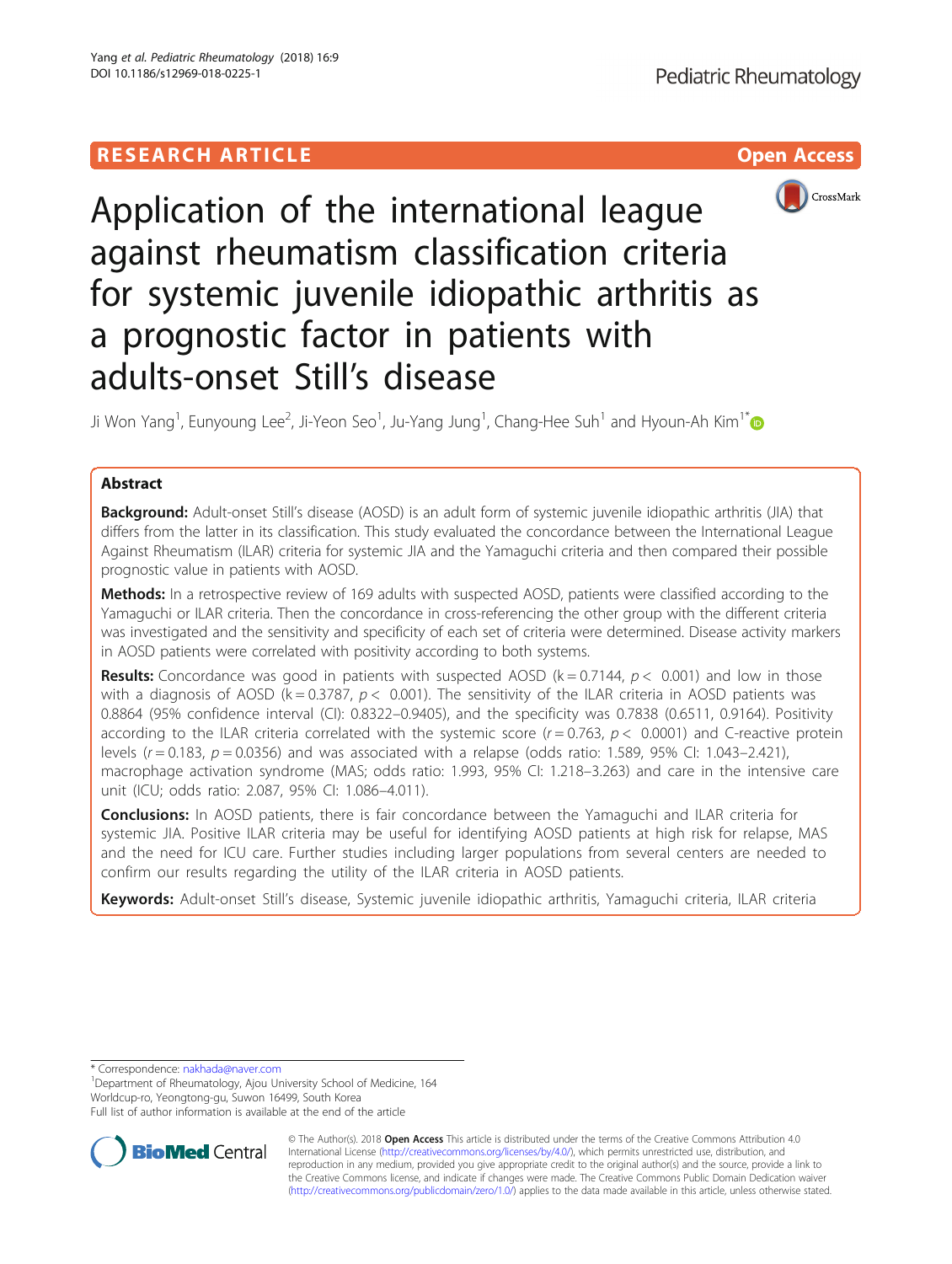### Background

Still's disease is a systemic form of juvenile idiopathic arthritis (JIA), the etiology and pathogenesis of which are unknown. Systemic JIA is a cause of fever of unknown origin (FUO) and it is accompanied by several systemic manifestations, such as arthritis, an evanescent rash, and serositis. A cohort of 14 adults who presented with the same symptoms as JIA patients was described in 1971, and the name adult-onset Still's disease (AOSD) was proposed [[1\]](#page-6-0). Although the adult and pediatric diseases are considered parts of the same spectrum, the diagnosis of one or the other depends on the age at onset. Individuals presenting at the age of 16 years and older are diagnosed with AOSD; younger individuals are diagnosed with systemic JIA [\[2](#page-6-0), [3\]](#page-6-0). However, there are differences between JIA and AOSD, such as a higher seasonality in the former and a higher rate of pharyngitis in the latter [[4\]](#page-6-0). A recent study compared the cytokine profiles of patients with AOSD and systemic JIA [\[5](#page-6-0)]. Among the shared features was a significant increase in interleukin 18 (IL-18) levels. Differences between the IL-6- and IL-18-based cytokine profiles may be responsible for the different clinical manifestations of JIA and AOSD and suggest the presence of two distinct subgroups within a single disease category [\[6](#page-6-0)].

AOSD is often difficult to diagnose because patients may present with several nonspecific symptoms and there are no serologic biomarkers of the disease. While there are several sets of clinical criteria for the classification of AOSD, those of Yamaguchi are used most widely and consist of fever, arthralgia, typical rash, and leukocytosis as major criteria, and sore throat, lymphadenopathy or splenomegaly, liver dysfunction, and the absence of rheumatoid factor (RF) and antinuclear antibody (ANA) as minor criteria [\[7](#page-6-0)]. Some manifestations are related to an unfavorable outcome after a chronic disease course and a prolonged period of time until clinical remission, such as typical rash, root joint arthritis, and polyarthritis [\[8](#page-6-0)].

AOSD and systemic JIA are considered similar diseases with a shared pathogenesis and gene expression profile, but they are difficult to classify according to the criteria currently available  $[5, 7, 9]$  $[5, 7, 9]$  $[5, 7, 9]$  $[5, 7, 9]$  $[5, 7, 9]$  $[5, 7, 9]$  $[5, 7, 9]$ . Among the various clinical criteria for diagnosing AOSD, the Yamaguchi criteria are commonly used in clinical practice, and are the most widely cited; however, they require the prior exclusion of neoplasms, infections, and autoimmune diseases mimicking AOSD [\[7](#page-6-0), [10](#page-6-0), [11](#page-6-0)]. The International League Against Rheumatism (ILAR) first proposed the term JIA, which includes all forms of arthritis that onset before the age of 16 years, persist for more than 6 weeks, and are of unknown origin [\[12](#page-6-0), [13](#page-6-0)]. Although the ILAR classification of JIA is widely used, it has the limitation of being an incomplete system and new criteria have been proposed for the classification of JIA, including systemic onset [[14,](#page-6-0) [15\]](#page-6-0). One study evaluated the efficacy of substituting adult diagnostic criteria in the evaluation of pediatric patients with suspected systemic JIA  $[16]$  $[16]$ . The results suggested that the Yamaguchi criteria can be useful for the subset of patients in the pre-arthritic phase of the disease. However, few studies have examined the utility of the ILAR criteria for the classification of patients with AOSD. Thus, in this retrospective study, we assessed the compatibility of the ILAR criteria for systemic JIA when applied to patients with AOSD. Conversely, we asked whether the ILAR criteria could be used to diagnose, evaluate disease activity, and predict the prognosis in patients with AOSD.

### **Methods**

### Patients

We identified 191 patients within the Ajou University Hospital computer system with the diagnostic code for AOSD; 22 of these patients were excluded from this study because of missing or insufficient data. We retrospectively reviewed 169 patients with suspected AOSD at the time of the initial visit to Ajou University Hospital between 2001 and 2017. During the diagnostic evaluation, 37 patients were diagnosed with another disease, including viral infection, palindromic rheumatism, lupus-like disease, and Kikuchi's disease. Inclusion in the diagnosis of AOSD required (1) a diagnosis code of AOSD retained by the referring physician at the last follow-up; (2) a diagnosis of AOSD retained by the investigator (H.-A. K.); and (3) meeting none of the classification criteria for other immune-mediated inflammatory diseases previously described [\[10](#page-6-0)]. The 132 remaining patients with a diagnosis of AOSD were compared with the 37 patients with other diagnoses. All enrolled patients with five or more of the Yamaguchi criteria (and fulfilling at least two major criteria) were classified after excluding infections, malignancies (especially malignant lymphoma), and other rheumatic diseases [\[7\]](#page-6-0). The major and minor Yamaguchi criteria are as follows. The major criteria are (1) fever of at least 39 °C for at least 1 week, (2) arthralgia or arthritis for at least 2 weeks, (3) non-pruritic salmon-colored rash on the trunk/ extremities, and (4) granulocytic leukocytosis (10,000/mL or greater). The minor criteria are (1) sore throat, (2) lymphadenopathy, (3) hepatomegaly or splenomegaly, (4) abnormal liver function tests, and (5) negative in tests for RF and ANA. Then, these patients were reclassified using the ILAR criteria for systemic JIA [[12\]](#page-6-0) and the concordance between the ILAR and Yamaguchi criteria was assessed. A daily fever exceeding 39 °C for at least 2 weeks or arthritis in one or more joints lasting for at least 6 weeks accompanied by one or more of the following: (1) evanescent erythematous rash, (2) generalized lymph node enlargement, (3) hepatomegaly or splenomegaly, and (4) serositis. We also evaluated the sensitivity and specificity of the ILAR criteria. This study was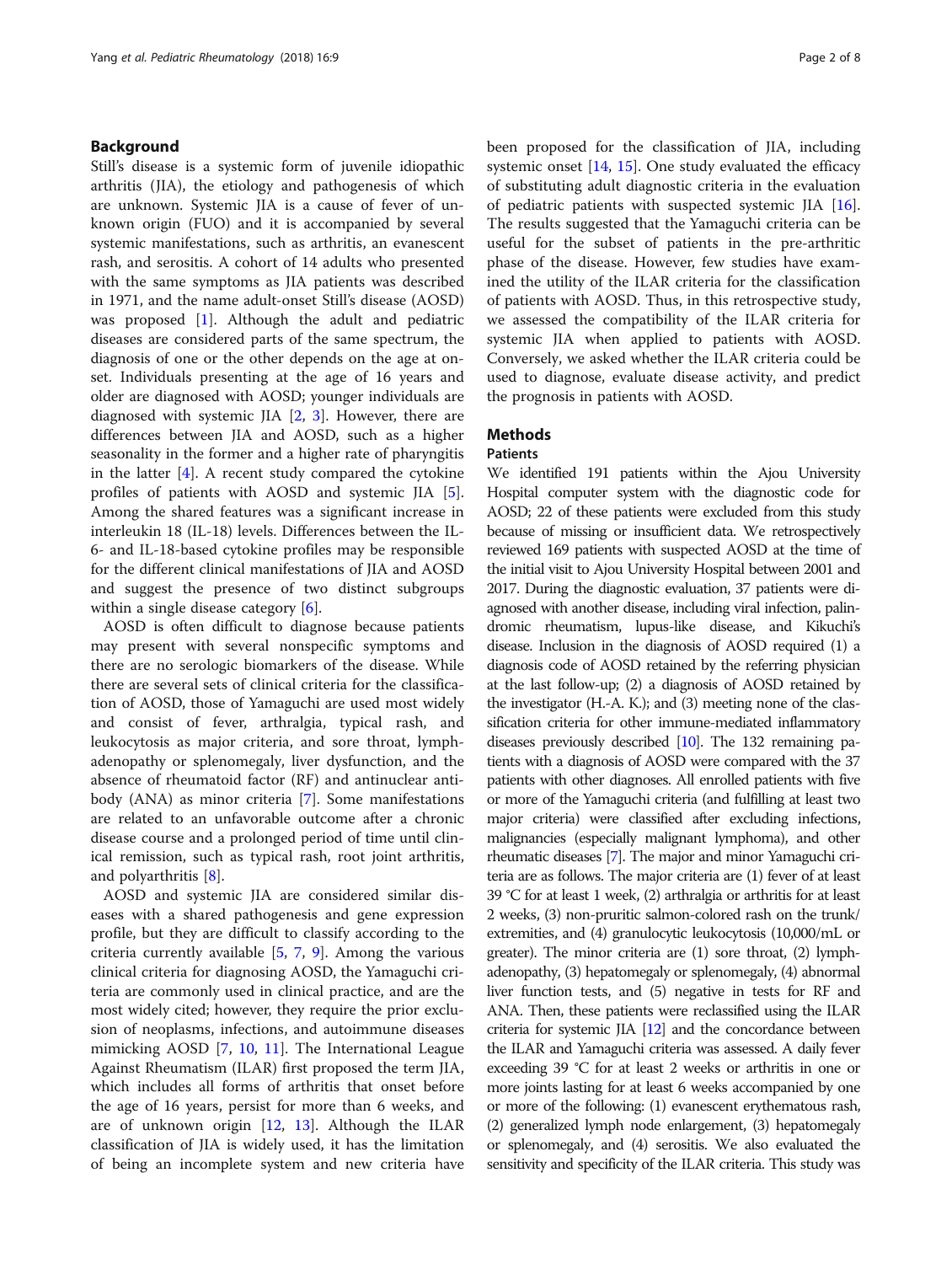approved by the Institutional Review Board of our hospital (AJIRB-MED-MED-17-297).

#### Variables

All clinical data were retrieved from patient medical records stored in the hospital's database. Clinical characteristics, including age, sex, clinical symptoms, follow-up period, organ involvement and extent, treatment, and outcome were evaluated. Each patient underwent a series of laboratory tests, including a complete blood count (CBC) and determination of the erythrocyte sedimentation rate (ESR) and levels of Creactive protein (CRP), RF, ANA, ferritin, albumin, lactate dehydrogenase (LDH), and complement factors. AOSD disease activity was evaluated using the method of Pouchot et al., which assigns a score from 0 to 12 and adds 1 point for each of the following manifestations: fever, typical rash, pleuritis, pneumonia, pericarditis, hepatomegaly or abnormal liver function tests, splenomegaly, lymphadenopathy, leukocytosis ≥15,000/mm<sup>2</sup>, sore throat, myalgia, and abdominal pain [\[8](#page-6-0)]. Patients were treated in four steps: 1) patients used only low-dose corticosteroids or nonsteroidal antiinflammatory drugs (NSAIDs); 2) high-dose corticosteroids without disease-modifying antirheumatic drugs (DMARDs); 3) DMARDs used regardless of the use of corticosteroids; and 4) patients were treated with corticosteroids, as well as tumor necrosis factor (TNF) inhibitors, IL-6 blockade or intravenous immunoglobulin (IVIG), regardless of the use of DMARDs (Fig. 1).

### Statistical analysis

The data are expressed as the mean ± standard deviation (SD). A  $P$  value  $\lt$  0.05 was considered to indicate statistical significance. The sensitivity and specificity of the two sets of diagnostic criteria were tested in patients diagnosed with AOSD group and in the non-AOSD group. The agreement between the Yamaguchi and ILAR criteria was assessed according to the kappa (k) value: a k-value > 0.8 indicated excellent agreement, 0.61–0.8 meant good agreement, 0.21–0.4 indicated fair agreement, and  $< 0.2$  was considered poor agreement [[17\]](#page-6-0). A multivariate analysis of the significant markers was performed to determine those that were independently associated with the prognosis of AOSD. A Pearson correlation test was used to determine the correlation between ESR, CRP, ferritin, and leukocyte counts, as disease activity markers, and the Yamaguchi and ILAR criteria. All statistical analyses were two-sided and were carried out using SAS statistical software, ver. 9.4 (SAS Institute).

### Results

### Characteristics of the study population

Table [1](#page-3-0) shows the clinical characteristics of the 169 patients seen at the hospital for suspected AOSD. Within this group, 132 patients were diagnosed with AOSD and 37 were diagnosed with another disease. In total, 12 patients were diagnosed with palindromic rheumatism, 11 with lupus-like disease, 4 with viral exanthema, 2 each with drug eruptions, Kikuchi's disease, and systemic lupus erythematosus, and 1 each with breast cancer, thyroid cancer, human immunodeficiency virus infection, and hypereosinophilic syndrome. The main clinical features of the 169 patients were fever (98%), maculopapular skin rash (76%), arthralgia (89%),

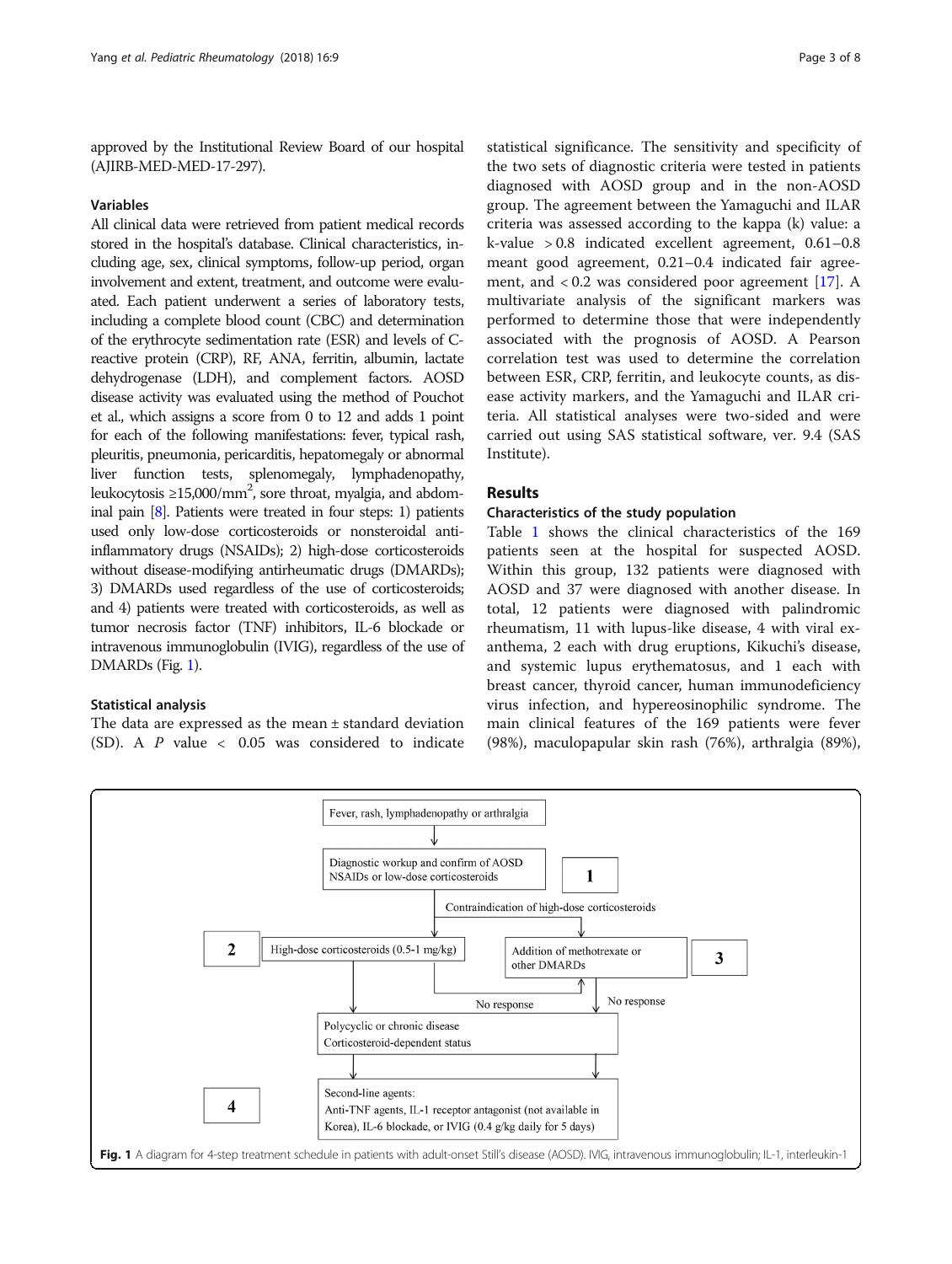<span id="page-3-0"></span>

| <b>Table 1</b> Demographic and baseline characteristics of patients with suspected adult-onset Still's disease (AOSD) |  |  |  |
|-----------------------------------------------------------------------------------------------------------------------|--|--|--|
|-----------------------------------------------------------------------------------------------------------------------|--|--|--|

| Characteristics                        | AOSD suspected,<br>but not diagnosed $(N = 37)$ | AOSD patients $(N = 132)$ | $P$ -value |  |
|----------------------------------------|-------------------------------------------------|---------------------------|------------|--|
| Age (year)                             | $39.4 \pm 12.8$                                 | $41.9 \pm 15.9$           | 0.37       |  |
| Sex (Male)                             | 15 (41%)                                        | 38 (29%)                  | 0.17       |  |
| Fever                                  | 29 (78%)                                        | 130 (98%)                 | < .001     |  |
| Sore throat                            | 11 (30%)                                        | 71 (54%)                  | 0.010      |  |
| Maculopopular skin rash                | 12 (32%)                                        | 102 (77%)                 | < .001     |  |
| Lymphadenopathy                        | 5(14%)                                          | 45 (34%)                  | 0.015      |  |
| Splenomegaly                           | 4 (11%)                                         | 29 (22%)                  | 0.130      |  |
| Hepatomegaly                           | 2(5%)                                           | 17 (13%)                  | 0.200      |  |
| Pericarditis                           | $0(0\%)$                                        | 11 (8%)                   | 0.069      |  |
| Pleuritis                              | $0(0\%)$                                        | 11 (8%)                   | 0.069      |  |
| Arthralgia                             | 28 (76%)                                        | 117 (89%)                 | 0.046      |  |
| Arthritis                              | 9(24%)                                          | 64 (48%)                  | 0.009      |  |
| Hemoglobin, g/dL                       | $12.5 \pm 0.2$                                  | $11.4 \pm 0.1$            | < .001     |  |
| Leukocytes, /µL                        | $7295.1 \pm 523.5$                              | $14,708.8 \pm 599.3$      | < .001     |  |
| Neutrophils, /µL                       | $4714.7 \pm 451.3$                              | $12,734.8 \pm 594.8$      | < .001     |  |
| lymphocyte, /µL                        | $1838.0 \pm 154.6$                              | $1100.9 \pm 48.0$         | < .001     |  |
| Platelets, $\times$ 10 <sup>3</sup> µL | $274.0 \pm 16.2$                                | $301.1 \pm 11.8$          | 0.26       |  |
| ESR, mm/h                              | $40.4 \pm 5.2$                                  | $64.8 \pm 2.6$            | < .001     |  |
| CRP, mg/dL                             | $4.3 \pm 1.1$                                   | $11.6 \pm 0.7$            | < .001     |  |
| AST, mg/dL                             | $56.5 \pm 17.4$                                 | $93.3 \pm 17.4$           | 0.065      |  |
| ALT, mg/dL                             | $66.7 \pm 21.7$                                 | $94.2 \pm 21.7$           | 0.28       |  |
| Ferritin, mg/dL                        | $721.4 \pm 246.0$                               | $6007.6 \pm 887.3$        | 0.002      |  |
| LDH, mg/dL                             | $334.0 \pm 52.8$                                | $593.5 \pm 103.0$         | 0.21       |  |
| ANA positivity                         | 8 (29%)                                         | 21 (17%)                  | 0.16       |  |
| RF positivity                          | 3(9%)                                           | 10 (8%)                   | 0.85       |  |
| Systemic score                         | $2.6 \pm 0.2$                                   | $5.0 \pm 0.1$             | < .0001    |  |

AOSD adult-onset Still's disease, ESR erythrocyte sedimentation rate, CRP C-reactive protein, AST aspartate transaminase, ALT alanine transaminase, LDH lactate dehydrogenase, ANA antinuclear antibody, RF rheumatoid factor. All values are presented as the number (%) or the mean ± SE except the age as the mean ± SD. Systemic scores (0–12) were obtained using the method described by Pouchot et al. [\[7\]](#page-6-0), with 1 point assigned for each of the following manifestations: fever, typical rash, pleuritis, pneumonia, pericarditis, hepatomegaly or abnormal liver function tests, splenomegaly, lymphadenopathy, leukocytosis ≥ 15,000/mm<sup>2</sup>, sore throat, myalgia, and abdominal pain

and arthritis (48%), which appeared more frequently in the AOSD group than in non-AOSD patients. The frequencies of other clinical symptoms, such as sore throat and lymphadenopathy, were not significantly different between the two groups. Mean leukocyte and neutrophil counts were significantly higher in AOSD patients ( $p < 0.001$ ), who also had higher ferritin ( $p = 0.002$ ), ESR ( $p < 0.001$ ), and CRP ( $p < 0.001$ ) levels. Patients with AOSD were treated with corticosteroids (95%), nonsteroidal anti-inflammatory drugs (83%), methotrexate (52%), hydroxychloroquine (31%), IVIG (19%), a TNF inhibitor (6%), and IL-6 blockade (3%). During the follow-up period, 35 patients (27%) had disease relapse, 11 patients (8%) were treated in the intensive care unit (ICU), and 4 (3%) died (Table [2](#page-4-0)). Of the 134 AOSD patients, 17 (13%) were diagnosed with macrophage activation syndrome (MAS). Three patients died of pneumonia with sepsis during the treatment, and one patient died of fulminant hepatitis related to AOSD.

### Concordance between Yamaguchi and ILAR criteria in patients with suspected AOSD

Concordance between the Yamaguchi and ILAR criteria in patients with suspected AOSD was good  $(k = 0.7144,$  $p < 0.001$ ) whereas in the diagnosed AOSD group it was fair ( $k = 0.3787$ ,  $p < 0.001$ ), and lower than that based on a comparison with all suspected AOSD patients (Table [3](#page-4-0)). Thus, overall, there was substantial concordance between the two sets of criteria. We evaluated the sensitivity and specificity of the ILAR criteria for systemic JIA in patients with suspected AOSD. The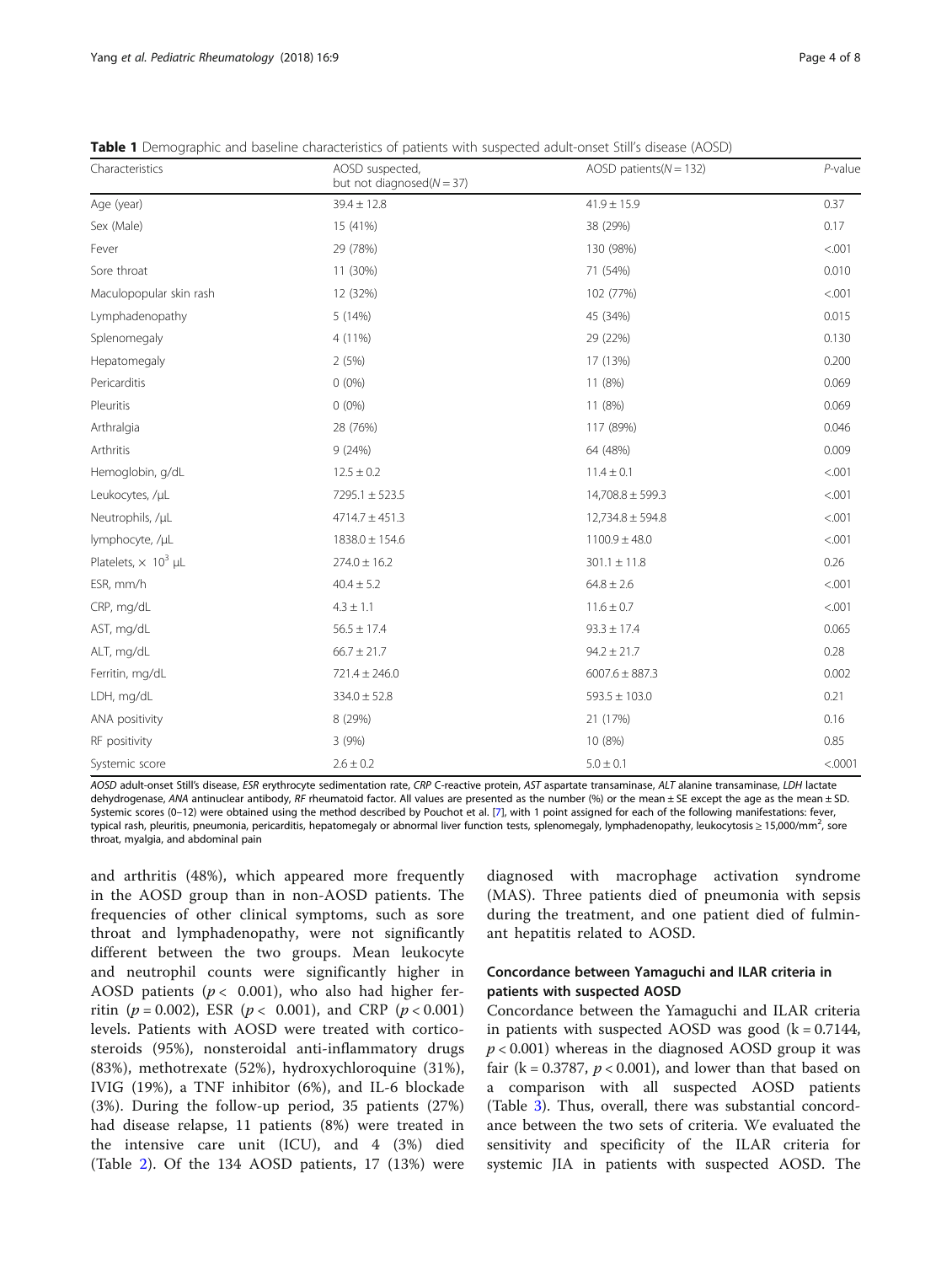<span id="page-4-0"></span>Table 2 Treatment and prognosis of the patients with adultonset Still's disease (AOSD) during follow-up

|                | AOSD patients $(N = 132)$ |                | AOSD patients<br>$(N = 132)$ |
|----------------|---------------------------|----------------|------------------------------|
| Medication     |                           | Prognosis      |                              |
| <b>NSAIDs</b>  | 109 (83%)                 | Relapse        | 35 (27%)                     |
| Corticosteroid | 126 (95%)                 | <b>MAS</b>     | 17 (13%)                     |
| <b>DMARD</b>   | 88 (67%)                  | ICU            | 11 (8%)                      |
| <b>HCO</b>     | 41 (31%)                  | Death          | 4 (3%)                       |
| Azathioprine   | 18 (14%)                  | Treatment step |                              |
| Sulfasalazine  | 11 (8%)                   | 1              | $1(1\%)$                     |
| I eflunomide   | 7 (5%)                    | $\mathfrak{D}$ | 27 (20%)                     |
| Methotrexate   | 69 (52%)                  | 3              | 70 (53%)                     |
| <b>IVIG</b>    | 25 (19%)                  | 4              | 34 (26%)                     |
| TNF inhibitor  | 8(6%)                     |                |                              |
| IL-6 blockade  | 4 (3%)                    |                |                              |

AOSD adult-onset Still's disease, NSAIDs nonsteroidal anti-inflammatory drugs, DMARD disease modifying antirheumatic drugs, HCQ hydroxychloroquine, IVIG intravenous immunoglobulin, TNF tumor necrosis factor, IL-6 interleukin-6, MAS macrophage activation syndrome, ICU intensive unit care. Values are expressed as n (%)

sensitivity was 0.8864, with a 95% confidence interval (CI) of 0.8322–0.9405, and the specificity was 0.7838, with a 95% CI of 0.6511–0.9164 (Table 4).

### Correlation between disease activity markers and JIA and Yamaguchi criteria positivity in AOSD patients

We evaluated correlations between the levels of disease activity markers, such as the systemic score, ESR, and CRP, and the number of positive JIA or Yamaguchi criteria in patients with AOSD. The systemic score ( $\rho = 0.437$ ,  $p < 0.0001$ ), leukocyte count  $(\rho = 0.312, p = 0.0003),$  ESR  $(\rho = 0.178, p = 0.0406),$ CRP level ( $\rho = 0.216$ ,  $p = 0.0128$ ), and LDH level ( $\rho = -0.307$ ,  $p = 0.0056$ ) correlated positively and significantly with the Yamaguchi criteria. The relationships between the

Table 3 Agreement between the Yamaguchi and International League Against Rheumatism (ILAR) criteria in patients with suspected adult-onset Still's disease (AOSD) or with confirmed AOSD

|                         | Yamaguchi and ILAR criteria |
|-------------------------|-----------------------------|
| All suspected AOSD      |                             |
| Kappa (p-value)         | $0.7144 \leq 0.0001$        |
| 95% confidence interval | (0.5947, 0.8341)            |
| AOSD-diagnosed patients |                             |
| Kappa (p-value)         | $0.3787 \leq 0.0001$        |
| 95% confidence interval | (0.1416, 0.6159)            |

The concordance between the Yamaguchi and ILAR criteria was assessed by the kappa (k) value: a k-value > 0.8 indicated excellent agreement, 0.61–0.8 meant good agreement, 0.21-0.4 indicated fair agreement, and < 0.2 was considered poor agreement

Table 4 Sensitivity and specificity of International League Against Rheumatism (ILAR) and Yamaguchi criteria in suspected adult-onset Still's disease (AOSD) patients

| Disease           | ILAR criteria |     |     | Yamaguchi criteria |       |
|-------------------|---------------|-----|-----|--------------------|-------|
|                   |               |     |     |                    | Total |
| AOSD patients     | 117           | 15  | 119 | 13                 | 132   |
| Not AOSD patients | 8             | -29 | 3   | 34                 | 37    |
| Total             | 125           | ΔΔ  | 122 | 47                 | 169   |

The sensitivity was 88.6%, and the specificity was 78.4%, with the ILAR criteria. The sensitivity was 90.2%, and the specificity was 91.9%, with the Yamaguchi criteria

ILAR criteria for systemic JIA and the systemic score  $(\rho = 0.741, p < 0.0001)$ , CRP level  $(\rho = 0.237, p = 0.0063)$ , and albumin ( $\rho = -0.281$ ,  $p = 0.0011$ ) were also significant and positive (Table 5).

### Positivity of the ILAR criteria for systemic JIA and the Yamaguchi criteria as a prognostic factor in AOSD patients

The frequencies of relapse, MAS, care in the ICU, and death were designated as prognostic factors and then the data were analyzed using the logistic regression model with the positivity of the ILAR and Yamaguchi criteria in patients with AOSD. None of the prognostic factors were significantly associated with the Yamaguchi criteria but the relationships of

| Table 5 Correlation between disease activity markers and the |
|--------------------------------------------------------------|
| number of positive International League Against Rheumatism   |
| (ILAR) and Yamaguchi criteria in AOSD patients               |

|                 | Yamaguchi criteria |          | ILAR criteria |            |
|-----------------|--------------------|----------|---------------|------------|
|                 | ρ                  | P-value  | ρ             | $P$ -value |
| Systemic score  | 0.437              | < 0.0001 | 0.741         | < 0.0001   |
| Leukocytes      | 0.312              | 0.0003   | $-0.007$      | 0.9369     |
| Hemoglobin      | $-0.062$           | 0.4802   | $-0.092$      | 0.2953     |
| Platelets       | 0.155              | 0.0764   | $-0.102$      | 0.2461     |
| <b>FSR</b>      | 0.178              | 0.0406   | 0.115         | 0.1890     |
| <b>CRP</b>      | 0.216              | 0.0128   | 0.237         | 0.0063     |
| Ferritin        | 0.169              | 0.0534   | 0.055         | 0.5274     |
| I DH            | $-0.307$           | 0.0056   | $-0.055$      | 0.6290     |
| Total bilirubin | $-0.150$           | 0.0864   | $-0.002$      | 0.9798     |
| Albumin         | $-0.156$           | 0.0744   | $-0.281$      | 0.0011     |
| <b>AST</b>      | $-0.104$           | 0.2334   | $-0.035$      | 0.6891     |
| AI T            | $-0.032$           | 0.7151   | $-0.058$      | 0.5064     |

ESR erythrocyte sedimentation rate, CRP C-reactive protein, LDH lactate dehydrogenase, AST aspartate aminotransferase, ALT alanine aminotransferase. Systemic scores (0–12) were obtained using the method described by Pouchot et al. [\[8\]](#page-6-0), with 1 point assigned for each of the following manifestations: fever, typical rash, pleuritis, pneumonia, pericarditis, hepatomegaly or abnormal liver function tests, splenomegaly, lymphadenopathy, leukocytosis  $\geq 15,000/\text{mm}^2$ , , sore throat, myalgia, and abdominal pain. The Pearson correlation statistic was used to compare the correlation between ESR, CRP, ferritin, and leukocyte counts, as disease activity markers, and the Yamaguchi and ILAR criteria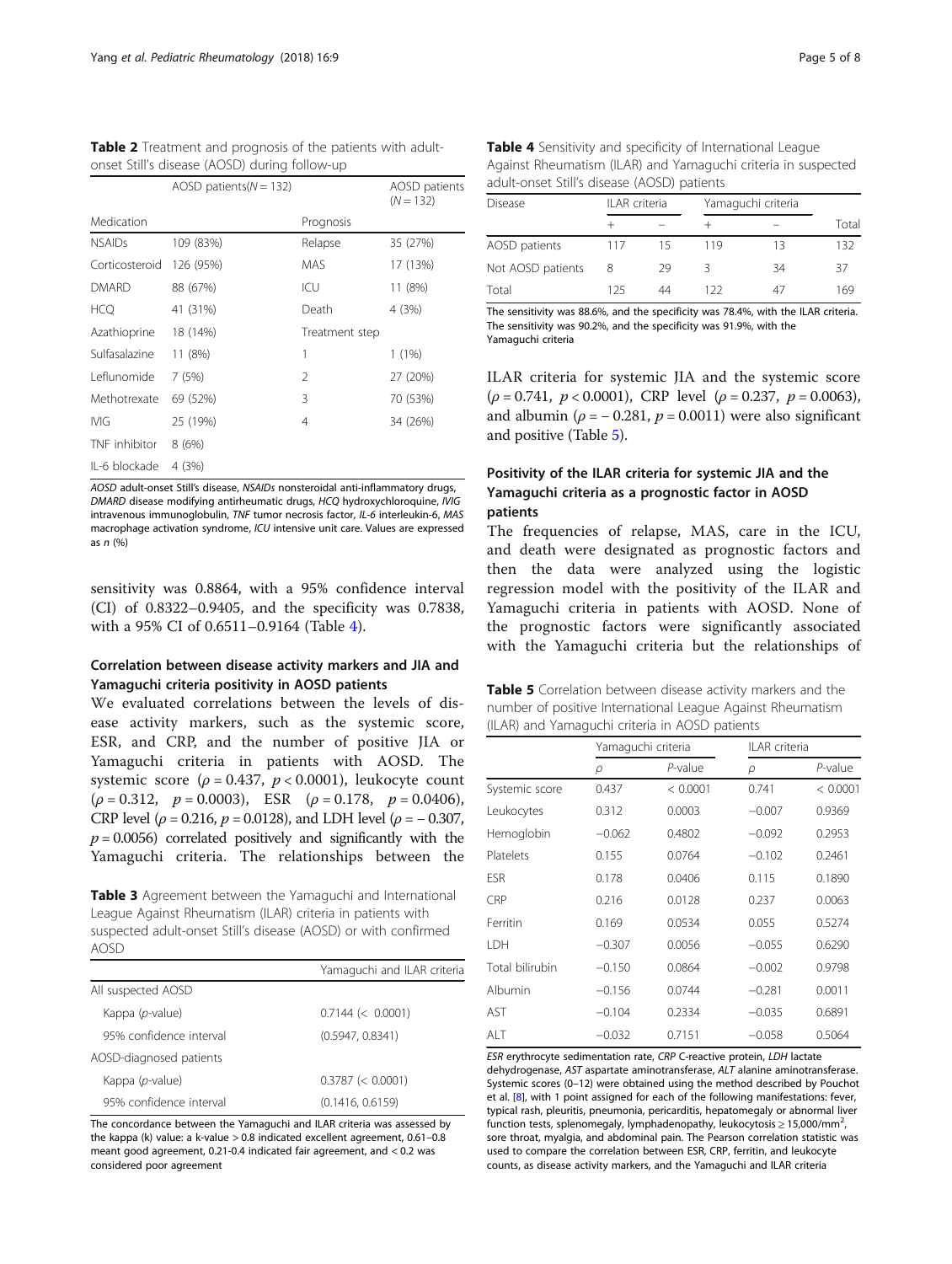relapse (odds ratio = 1.712,  $95\%$  CI = 1.166-2.512), MAS (odds ratio = 1.993, 95% CI = 1.218–3.263) and ICU care (odds ratio = 2.080,  $95\%$  CI = 1.135–3.811) with the positivity of the ILAR criteria for systemic JIA in patients with AOSD were significant (Table 6).

### **Discussion**

This is the first study to evaluate the ILAR criteria for systemic JIA in patients with AOSD. The results showed fair concordance between the Yamaguchi and ILAR criteria for systemic JIA in patients with AOSD. However, the positivity of the ILAR criteria may be useful for the identification of AOSD patients at high risk for relapse, association with MAS and ICU care.

Several studies have compared children and adults with Still's disease [[18](#page-6-0)–[20](#page-7-0)], but most have been unable to find specific differences between AOSD and systemic JIA. One study showed that nine patients with systemic JIA met the Yamaguchi criteria [[19](#page-7-0)], while another detected differences with respect to articular involvement between the two groups [[18\]](#page-6-0). Nonetheless, given the large number of similarities between pediatric and adult patients, the diseases can be considered to the same or at least similar. Therefore, we evaluated the sensitivity and specificity of the ILAR criteria for systemic JIA in patients with suspected AOSD. Our results showed concordance between the Yamaguchi and ILAR criteria in these patients. Among the 169 patients with suspected AOSD, Cohen's kappa was 0.7144, indicative of substantial agreement between the two sets of criteria. When only the 132 AOSD patients were considered, Cohen's kappa was lower (0.387), but it still supported agreement between the Yamaguchi and ILAR criteria. There was substantial concordance when the entire patient population with suspected AOSD was included, but only fair concordance when this was limited to the AOSD group. This is probably due to the fact that arthritis was

more common in the AOSD group than in the non-AOSD group, but it was still present in less than 50% of cases. This may reflect the ILAR criteria requiring the presence of arthritis to diagnose a patient with systemic JIA [[12](#page-6-0)]. One study has suggested that the presence of arthritis is a strict criterion, but this could lead to an unacceptable delay in diagnosis  $[16]$  $[16]$  $[16]$ . That study also showed that patients with systemic JIA may experience a significant period during which they do not have arthritis, particularly at disease onset [[16](#page-6-0)]. Those authors concluded that the Yamaguchi criteria may be useful for the subset of patients in the pre-arthritic phase of the disease. As part of this process, Dr. Martini proposed a prospective research plan for establishing a new provisional classification system for JIA in the 23rd European Pediatric Rheumatology Congress [[15](#page-6-0)]. In this study, our patients with AOSD had a low frequency of arthritis, which may explain the low sensitivity and specificity of the ILAR criteria in patients with AOSD.

Many recent studies have sought to identify simple markers for evaluating AOSD disease severity, activity, or prognosis. The candidate biomarkers included simple clinical laboratory markers, such as ESR, CRP, ferritin, the neutrophil to lymphocyte ratio, and procalcitonin, as well as several cytokines or chemokines, such as IL-6, IL-8, CXC motif chemokine 13, and IL-18 [[5,](#page-6-0) [21](#page-7-0)–[23](#page-7-0)]. However, clinical laboratory markers are relatively nonspecific, and cytokine determinations are not clinically feasible. A recent study suggested that Pouchot's systemic score could predict a poor outcome in patients with AOSD. Thus, a score  $> 7$  and the presence of any complication, such as MAS, kidney failure, or myocarditis at diagnosis, were associated with mortality [\[24](#page-7-0)]. Our study evaluated the positivity of the ILAR criteria in patients with AOSD, with respect to preexisting disease activity markers and prognosis. ILAR criteria positivity correlated with the systemic scores and the levels of

Table 6 Positivity of the International League Against Rheumatism (ILAR) criteria and Yamaguchi criteria as a prognostic factor for death or care in the intensive care unit (ICU) in patients with adult-onset Still's disease (AOSD). The data were analyzed using a logistic regression model

| Outcome<br>of<br>interests | Effect                      |                                 |       |                        |                               |       |  |  |  |
|----------------------------|-----------------------------|---------------------------------|-------|------------------------|-------------------------------|-------|--|--|--|
|                            | Positive Yamaguchi criteria |                                 |       | Positive ILAR criteria |                               |       |  |  |  |
|                            | Odds ratio estimate         | 95% Wald<br>confidence interval |       | Odds ratio estimate    | 95% Wald<br>confidence limits |       |  |  |  |
| Prognosis                  |                             |                                 |       |                        |                               |       |  |  |  |
| Relapse                    | 1.295                       | 0.729                           | 2.298 | 1.589                  | 1.043                         | 2.421 |  |  |  |
| <b>MAS</b>                 | 1.325                       | 0.750                           | 2.340 | 1.993                  | 1.218                         | 3.263 |  |  |  |
| ICU                        | 1.145                       | 0.464                           | 2.827 | 2.087                  | 1.086                         | 4.011 |  |  |  |
| Death                      | 0.769                       | 0.217                           | 2.726 | 0.746                  | 0.236                         | 2.364 |  |  |  |

AOSD adult-onset Still's disease, MAS macrophage activation syndrome, ICU intensive unit care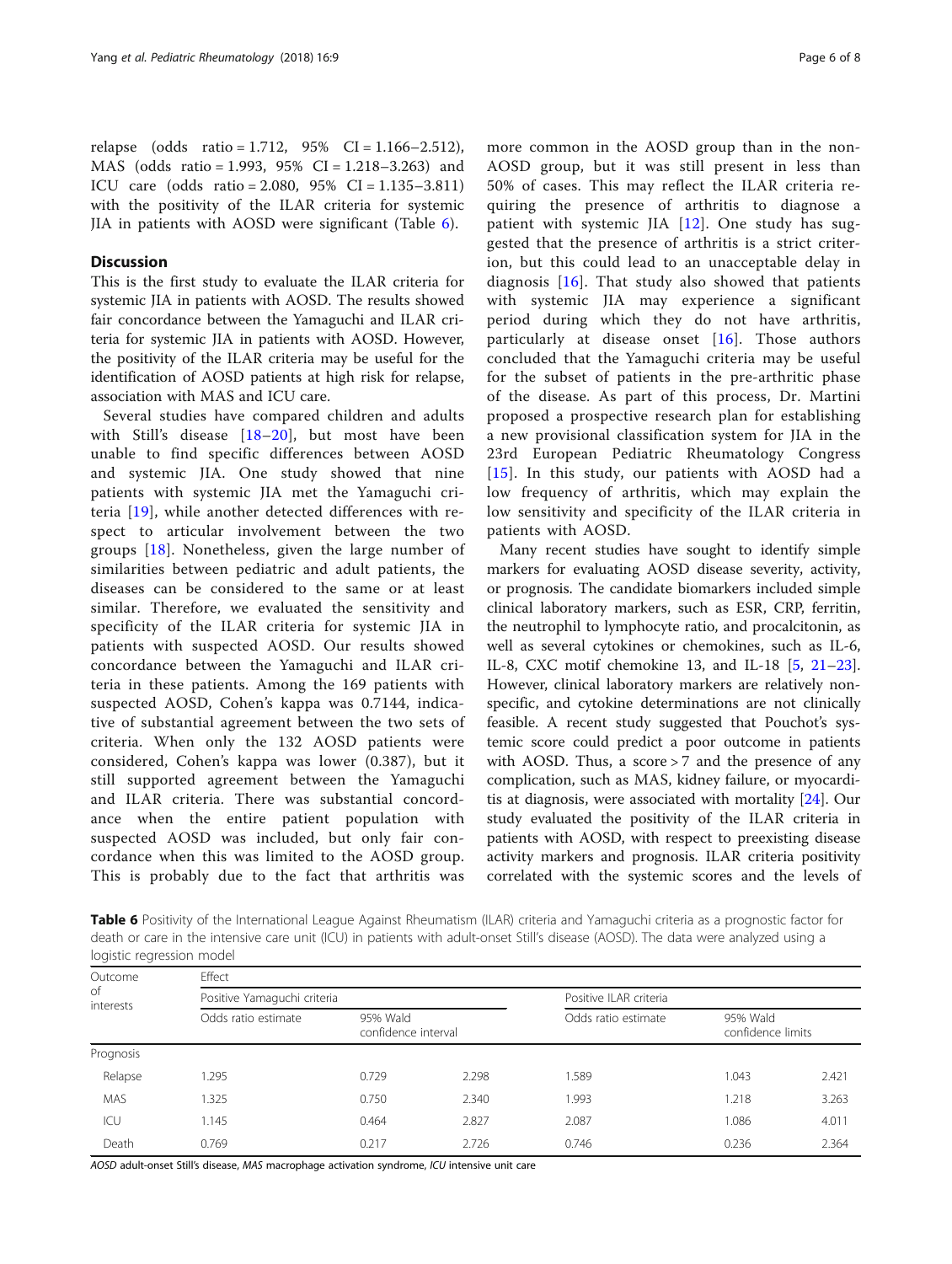<span id="page-6-0"></span>CRP and albumin. We were also able to demonstrate an association between positivity for the ILAR criteria and two prognostic factors, relapse and ICU care, in patients with AOSD. These results suggest that the ILAR criteria can aid the evaluation of disease activity and prediction of prognosis of AOSD. The differences between the ILAR and Yamaguchi criteria are the presence of serositis and absence of leukocytosis, sore throat, and elevated liver enzyme concentrations. Our results could be related to the presence of serositis in the ILAR criteria. Some studies suggested that serositis is a poor prognostic factor for early onset JIA or joint damage in systemic JIA [\[25,](#page-7-0) [26\]](#page-7-0).

There were several important limitations to this study. First, because it was conducted in a single center, the data were limited and may have been subject to selection bias. Second, because we reviewed electronic medical records, some patient data may have been missing and the records of a few patient records were not available. Third, the patients who did not meet the initial screening criterion regarding the diagnostic code for AOSD were not included.

### Conclusion

Despite the lack of sensitivity and specificity of the ILAR criteria for systemic JIA in the classification of AOSD, there was fair concordance between the Yamaguchi and ILAR criteria in AOSD patients. Our results indicate that the ILAR criteria can be used as an additional predictor of relapse, MAS and ICU care in AOSD patients. Further studies of larger populations from several centers are needed to confirm our results regarding the utility of the ILAR criteria in AOSD patients.

#### Abbreviations

ALT: Alanine transaminase; ANA: Antinuclear antibody; AOSD: Adult-onset Still's disease; AST: Aspartate transaminase; CBC: Complete blood count; CI: Confidence interval; CRP: C-reactive protein; DMARD: Disease-modifying antirheumatic drugs; ESR: Erythrocyte sedimentation rate; FUO: Fever of unknown origin; HCQ: Hydroxychloroquine; ICU: Intensive unit care; IL-18: Interleukin 18; ILAR: International League Against Rheumatism; IVIG: Intravenous immunoglobulin; JIA: Juvenile idiopathic arthritis; k: kappa; LDH: Lactate dehydrogenase; RF: Rheumatoid factor; SD: Standard deviation; SE: Standard error; TNF: Tumor necrosis factor

#### Acknowledgements

None

### Funding

This research was supported by a grant of the Korea Health Technology R&D Project through the Korea Health Industry Development Institute (KHIDI), funded by the Ministry of Health & Welfare, Republic of Korea (grant number: HI16C0992).

#### Availability of data and materials

All data generated or analyzed during this study are included in this article.

#### Authors' contributions

JWY, EL, J-YS, J-YJ, C-HS and H-AK designed the study. JWY, J-YS and H-AK collected the data. JWY and EL analysed the data under supervision of H-AK. JWY, EL and H-AK produced the initial draft and all authors contributed to subsequent drafts and approved the final version.

#### Ethics approval and consent to participate

This study was approved by the Institutional Review Board of our hospital, and waved to inform the consent by the Institutional Review Board of our hospital because of retrospective study nature.

#### Consent for publication

Not applicable

#### Competing interests

No author has any potential conflict of interest with respect to the research, authorship or publication of this article.

### Publisher's Note

Springer Nature remains neutral with regard to jurisdictional claims in published maps and institutional affiliations.

#### Author details

<sup>1</sup>Department of Rheumatology, Ajou University School of Medicine, 164 Worldcup-ro, Yeongtong-gu, Suwon 16499, South Korea. <sup>2</sup>Department of Biomedical Informatics, Ajou University School of Medicine, 164 Worldcup-ro, Yeongtong-gu, Suwon 16499, South Korea.

#### Received: 9 January 2018 Accepted: 18 January 2018 Published online: 25 January 2018

#### References

- 1. Bywaters EG. Still's disease in the adult. Ann Rheum Dis. 1971;30:121–33.
- 2. Hedrich CM, Günther C, Aringer M. Still's disease in children and adults. Z Rheumatol. 2017;76:595–608.
- 3. de Graaff LC, ten Broek MR, Schweitzer DH. Is Still's disease still one disease? A case of adult-onset Still's disease showing accumulation in the carotids and the large vessels of the legs on positron emission tomography: CT images. Rheumatol Int. 2012;32:2487–90.
- 4. Jamilloux Y, Gerfaud-Valentin M, Martinon F, et al. Pathogenesis of adultonset Still's disease: new insights from the juvenile counterpart. Immunol Res. 2015;61:53–62.
- 5. Inoue N, Shimizu M, Tsunoda S, et al. Cytokine profile in adult-onset Still's disease: comparison with systemic juvenile idiopathic arthritis. Clin Immunol. 2016;169:8–13.
- 6. Nigrovic PA, Raychaudhuri S, Thompson SD. Review: genetics and the classification of arthritis in adults and children. Arthritis Rheumatol. 2018;70:7–17.
- 7. Yamaguchi M, Ohta A, Tsunematsu T, et al. Preliminary criteria for classification of adult Still's disease. J Rheumatol. 1992;19:424–30.
- 8. Pouchot J, Sampalis JS, Beaudet F, et al. Adult Still's disease: manifestations, disease course, and outcome in 62 patients. Medicine (Baltimore). 1991;70:118–36.
- 9. Nirmala N, Brachat A, Feist E, et al. Gene-expression analysis of adult-onset Still's disease and systemic juvenile idiopathic arthritis is consistent with a continuum of a single disease entity. Pediatr Rheumatol Online J. 2015;13:50.
- 10. Lebrun D, Mestrallet S, Dehoux M, et al. Validation of the Fautrel classification criteria for adult-onset Still's disease. Semin Arthritis Rheum. 2018;47:578–85.
- 11. Masson C, Le Loet X, Liote F, et al. Comparative study of 6 types of criteria in adult Still's disease. J Rheumatol. 1996;23:495–7.
- 12. Petty RE, Southwood TR, Manners P, et al. International league of associations for rheumatology classification of juvenile idiopathic arthritis: second revision, Edmonton, 2001. J Rheumatol. 2004;31:390–2.
- 13. Fink CW. Proposal for the development of classification criteria for idiopathic arthritides of childhood. J Rheumatol. 1995;22:1566–9.
- 14. Ravelli A, Varnier GC, Oliveira S, et al. Antinuclear antibody-positive patients should be grouped as a separate category in the classification of juvenile idiopathic arthritis. Arthritis Rheum. 2011;63:267–75.
- 15. Martini A. It is time to rethink juvenile idiopathic arthritis classification and nomenclature. Ann Rheum Dis. 2012;71:1437–9.
- 16. Kumar S, Kunhiraman DS, Rajam L. Application of the Yamaguchi criteria for classification of "suspected" systemic juvenile idiopathic arthritis (sJIA). Pediatr Rheumatol Online J. 2012;10:40.
- 17. Landis JR, Koch GG. An application of hierarchical kappa-type statistics in the assessment of majority agreement among multiple observers. Biometrics. 1977;33:363–74.
- 18. Lin SJ, Chao HC, Yan DC. Different articular outcomes of Still's disease in Chinese children and adults. Clin Rheumatol. 2000;19:127–30.